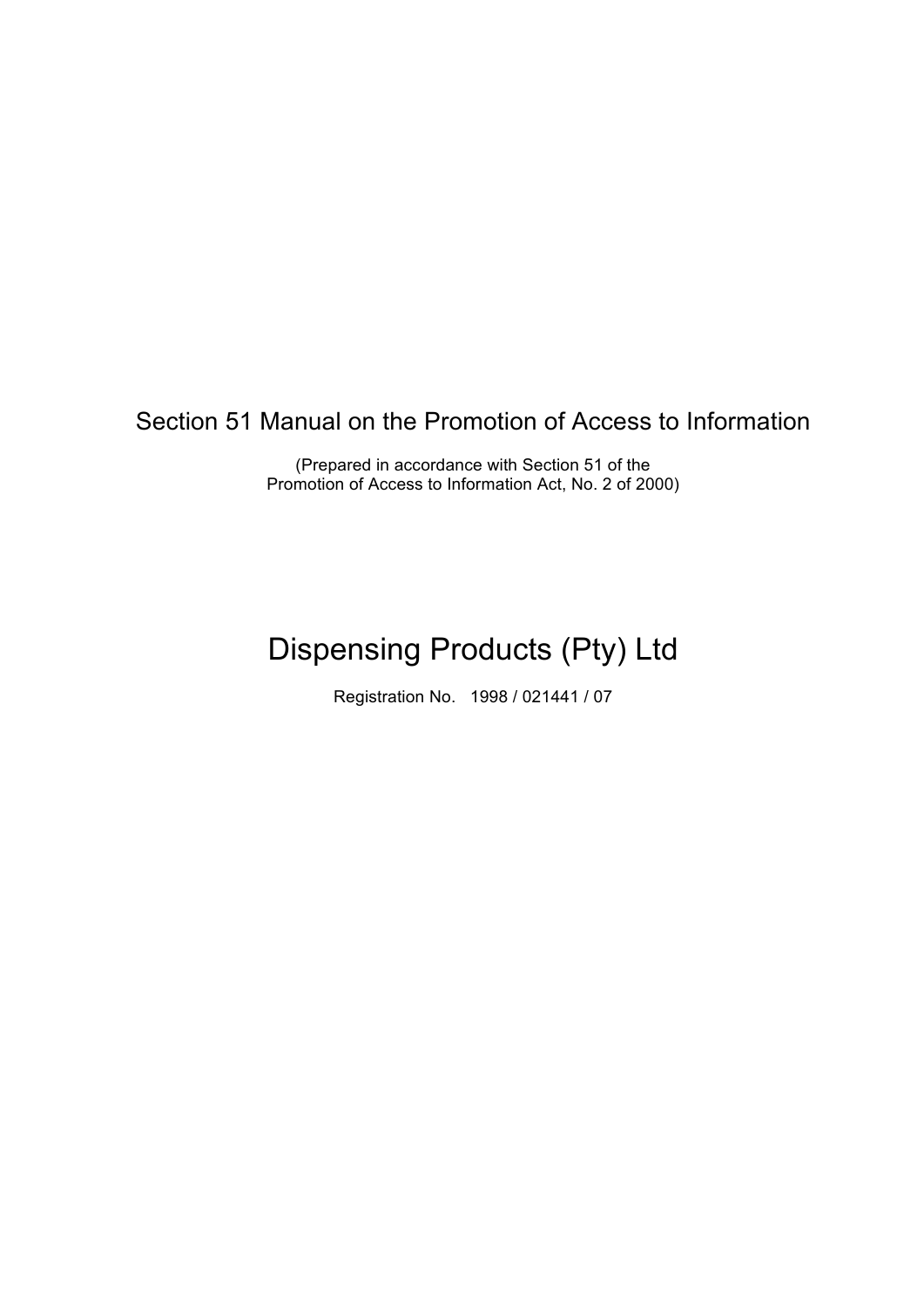# **TABLE OF CONTENTS**

- 1. Scope of the Manual
- 2. Availability of the Manual
- 3. Contact Details Section 51(1)(a)
- 4. Guide (Human Rights Commission ("HRC") Guide ) for Requesters on how to use the Act in terms of Section  $10 -$  Section  $51(1)(b)$
- 5. Records available and held in accordance with other Legislation - Section  $51(1)(d)$
- 6. Records automatically available to the Public Section 51(1)(c)
- 7. Categories and Types of Records and Information held in Terms of the Act - Section  $51(1)(e)$
- 8. Access Request Procedure Section 51(1)(e)
- 9. Grounds for Refusal to Access Records
- 10. Prescribed Fees Section 51(1)(e)
- 11. Additional Information Section 51(1)(f)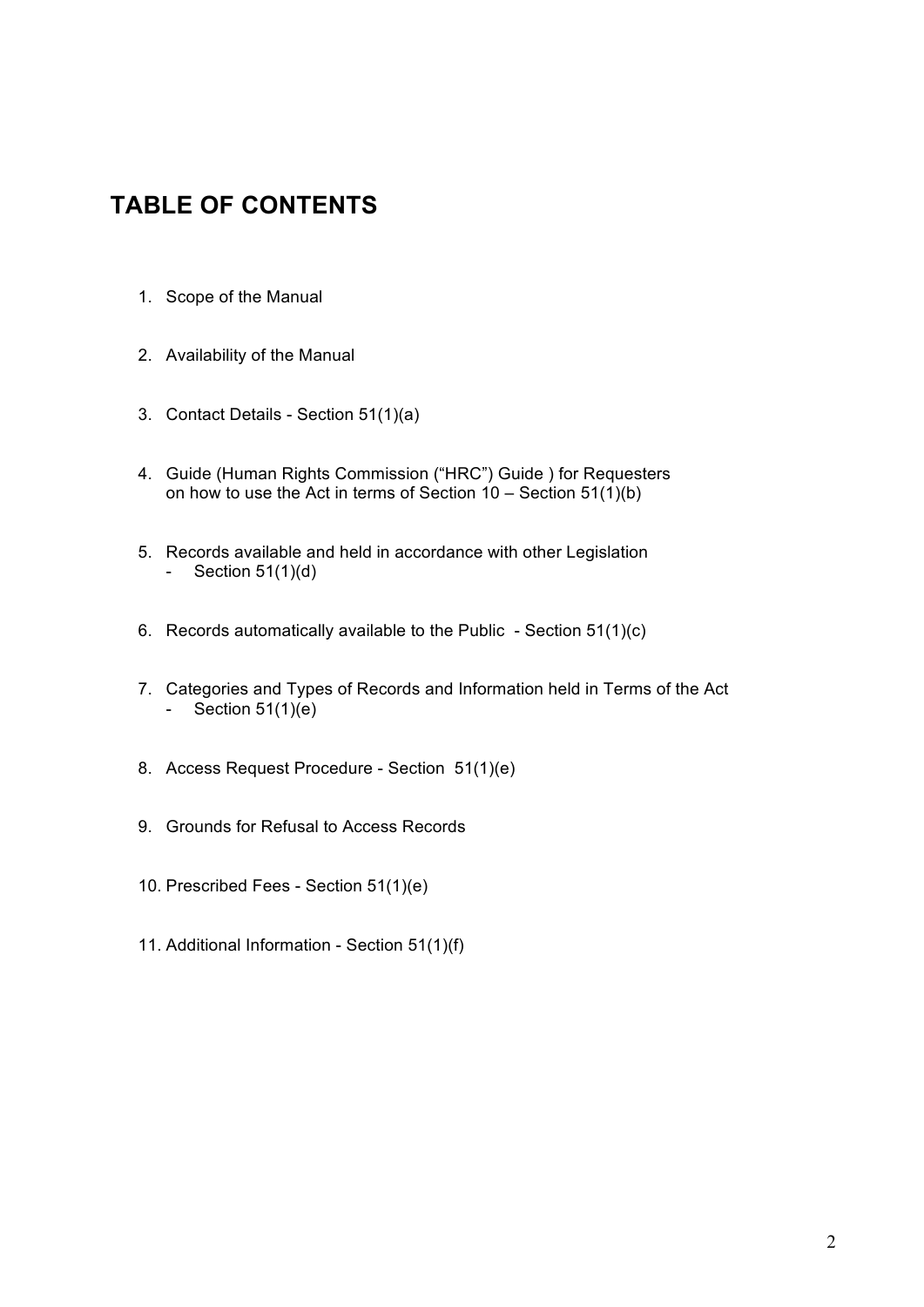On 9 March 2001, the Promotion of Access to Information Act, No. 2 of 2000 ( "the Act" ) became operative, giving effect to Section 32(2) of the Constitutional right of access to information.

This Document serves as the Manual for Dispensing Products (Pty) Ltd and provides reference to the records held by Dispensing Products (Pty) Ltd and the process to request access to such records.

Those who seek a record of a Private Body must meet the following requirements before a Private Body may release records to them:

- *The Record must be required for the exercise or protection of any of the individual's legal rights;*
- *All the procedural requirements in requesting the Information must be complied with;*
- *Access may be refused in terms of any grounds referred to in the Act.*

The Manual may be amended from time to time and as soon as any amendments have been finalised the latest version of the Manual will be made public.

Who may request access to Information

A person may request Information in terms of the Act only if the Information is required for the Protection of a Right. Therefore, the Requestor has to provide the Designated Person with sufficient particulars to ensure that the Designated Person is able to access the right which the Requestor is seeking to protect.

1. SCOPE OF THE MANUAL

This Manual has been prepared to assist persons requesting Information and provide procedures to be followed to gain access to Information and Documentation as provided for in the Act.

Dispensing Products (Pty) Ltd carries on business of the Importation, Assembly and Supply of Primary Packaging Components

2. AVAILABILITY OF THE MANUAL

A Copy of this Manual is available to the Public for inspection during office hours at the offices of Dispensing Products (Pty) Ltd as well as on request to the Designated Contact Person referred to in this Manual. This Manual has been made available to the Human Rights Commission.

#### 3. CONTACT DETAILS - SECTION 51(1)(a)

The responsibility for administration of and compliance with the Act is that of the Director of Dispensing Products (Pty) Ltd

| <b>Contact Person</b>   | G B O'D Goodman        |
|-------------------------|------------------------|
| Postal Address          | Box 10147              |
|                         | Edenglen               |
|                         | 1613                   |
| <b>Physical Address</b> | Unit C, 1 Spartan Road |
|                         | Spartan Ext. 20        |
|                         | <b>Kempton Park</b>    |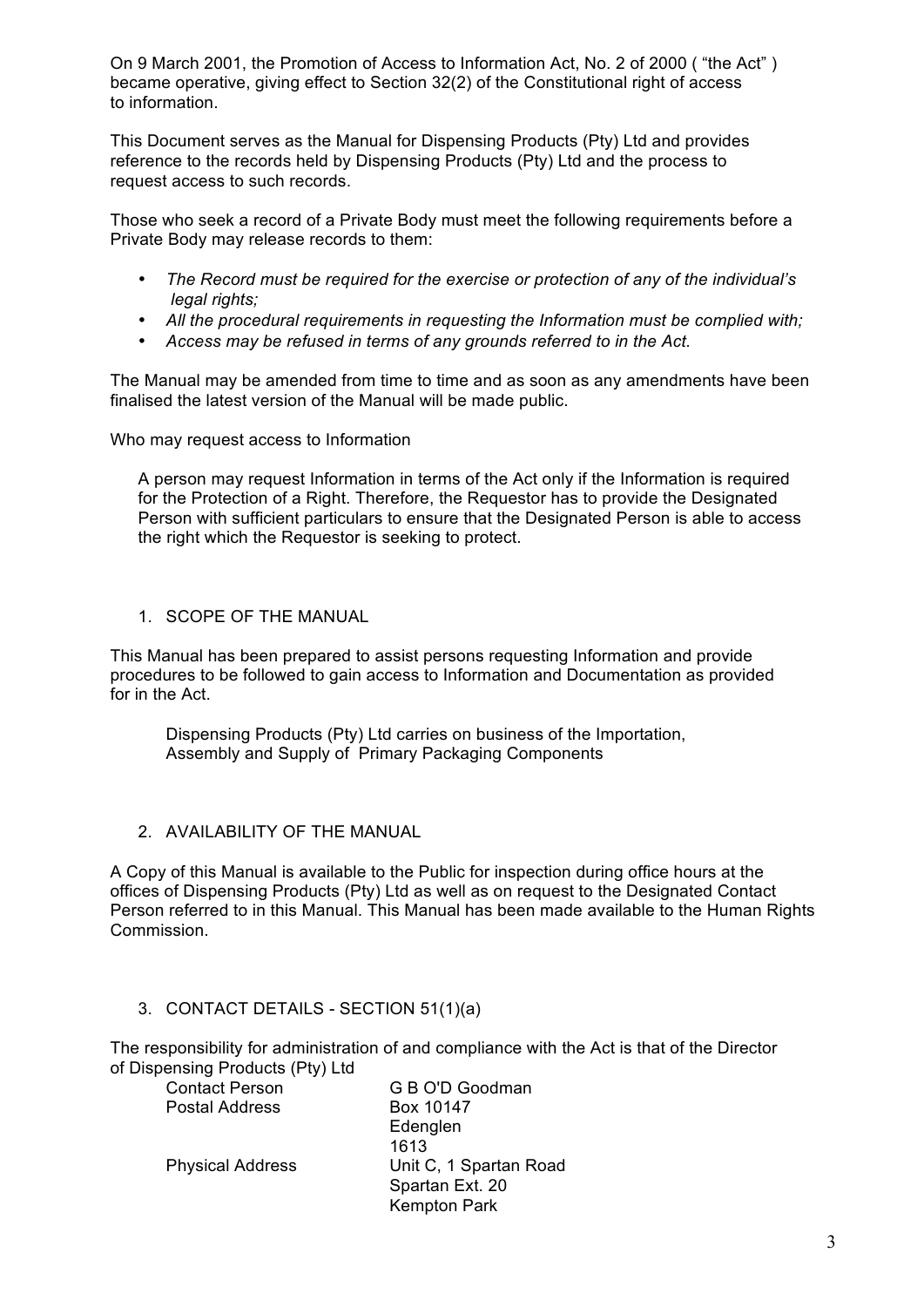Phone Number 011 974 9917 Fax Number 011 974 8649

E-mail gavin@disprod.co.za

Directors Signature

4. GUIDE ( HUMAN RIGHTS COMMISSION ("HRC") GUIDE ) FOR REQUESTERS ON HOW TO USE THE ACT IN TERMS OF SECTION 10 - SECTION 51(1)(b)

A Guide has been compiled in terms of Section 10 of the Act by the Human Rights Commission. It contains Information to assist a person wishing to exercise a right, in terms of the Act. The Guide is available for inspection, *inter alia*, as follows

The South African Human Rights Commission

PAIA Unit Forum 3, Braampark Office Park, 33 Hoofd Street, Braamfontein Website : http://www.sahrc.org.za

Kindly direct any queries to

Phone Numbers Head Office 011 877 3600 Gauteng Provincial Office 011 877 3750 Fax Number 011 403 0668 E-mail paia@sahrc.org.za

Postal Address **Private Bag 2700**, Houghton, 2041

> info@sahrc.org.za ckisoon@sahrc.org.za

5. RECORDS AVAILABLE AND HELD IN ACCORDANCE WITH OTHER LEGISLATION - SECTION 51(1)(d)

Records are held in accordance with the following legislation

- Basic Conditions of Employment Act, No. 75 of 1997;
- Companies Act, No. 61 of 1973;
- Companies Act No. 71 of 2008 ;
- Compensation for Occupational Injuries and Diseases Act, No. 130 of 1993;
- Copyright Act, No. 98 of 1987;
- Electronic Communication and Transactions Act, No. 2 of 2000;
- Financial Intelligence Centre Act, No. 38 of 2001;
- Income Tax Act, No. 58 of 1962;
- Labour relations Act, No. 66 of 1995;
- Occupational Health and safety Act, No. 85 of 1993;
- Promotion of Access to Information Act, No. 2 of 2000;
- Skills Development Levy Act, No. 9 of 1999;
- Unemployment Insurance Act, No. 63 of 2001;
- Value-added Tax Act, No. 89 of 1991.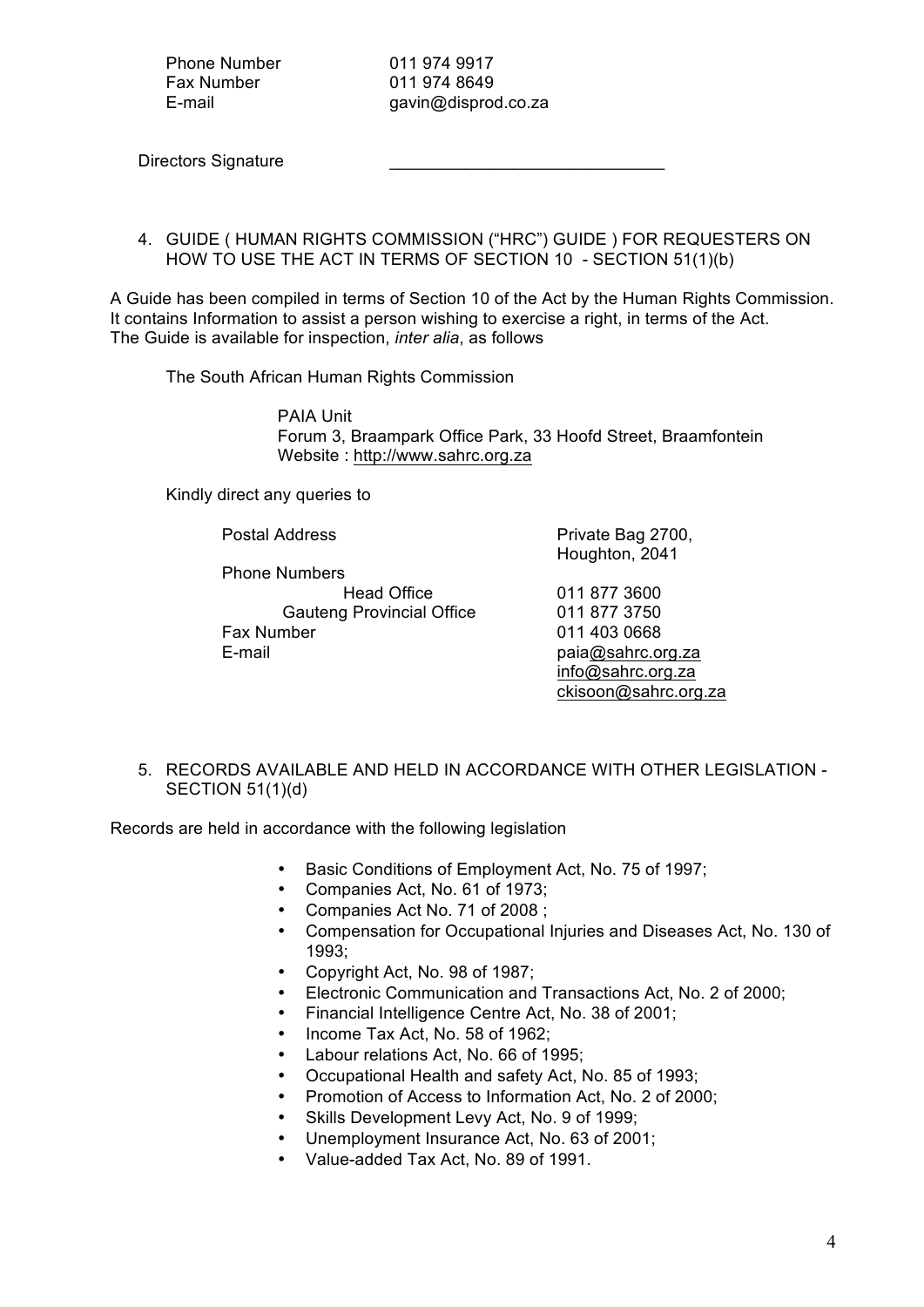6. RECORDS AUTOMATICALLY AVAILABLE TO THE PUBLIC - SECTION 51(1)(c)

The Act provides for the automatic disclosure of certain records. Should records be automatically disclosed, you will not have to formally request these records in terms of the Act.

In terms of the Act, this automatic disclosure by Private Companies is voluntary. This means that a Private Company is not obliged to make such disclosure. If a Private Company chooses to make such voluntary disclosure, it may do so by giving notice thereof in terms of Section 52(2) of the Act.

#### 7. CATEGORIES AND TYPES OF RECORDS AND INFORMATION HELD IN TERMS OF THE ACT - SECTION 51(1)(e)

The availability of the following Records will be determined upon receipt of a request

- Employment Contracts
- Domain Name Registrations
- Trademark Registrations
- Trade Name Registrations
- Company Documentation
- Agreements with Suppliers
- Corporate Sales Agreements
- Customer Agreements
- Data Bases of Customers
- Client Services Records
- Corporate Governance
- Marketing & Communication
- Financial and Administration

#### 8. ACCESS REQUEST PROCEDURE - SECTION 51(1)(e)

*It is important to note that the successful completion and submission of an Access Request Form does not automatically allow the Requester access to the requested Record. An application for access to a Record is subject to certain limitations if the requested Record falls within a certain category as specified within Part 3 Chapter 4 of the Act.*

*If it is reasonably suspected that the Requester has obtained access to Records through the submission of materially false or misleading information, legal proceedings may be instituted against such Requester.*

- The Requester must use the prescribed form to make the request for access to a Record. This must be made to the appointed Designated Person. This request must be made to the Address, Fax number or Electronic Mail address of the Body concerned.
- Request for access to Records of a Private Body Form C has been appended to the Manual.
- The Requester must provide sufficient detail on the Request Form to enable the head of the Private Body to identify the Record and the Requester. The Requester should also indicate which form of access is required. The Requester should also indicate if any other manner is to be used to inform the Requester and state the necessary particulars to be so informed.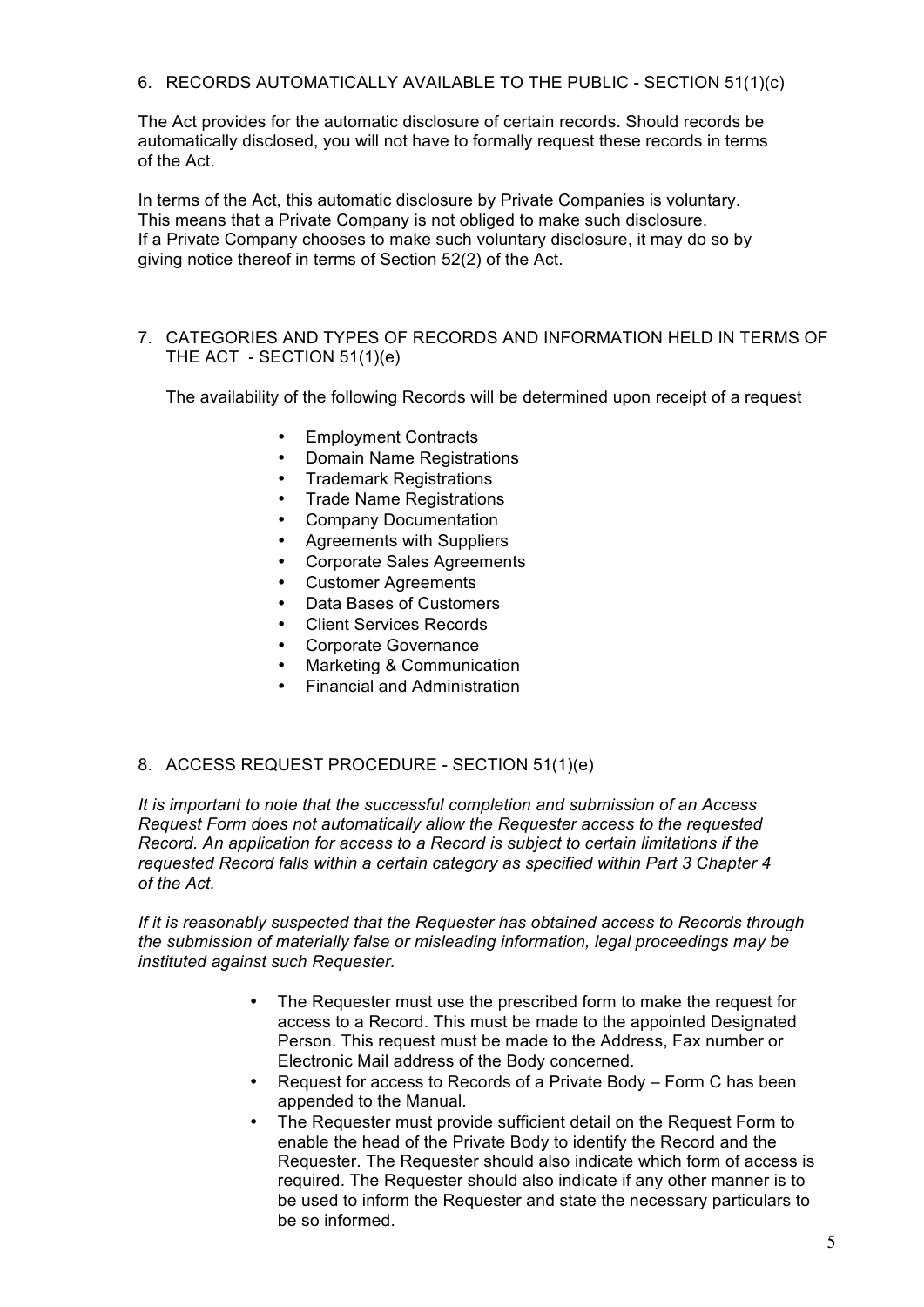- The Requester must identify the right that is sought to be exercised or to be protected and provide an explanation of why the Requested Record is required for the exercise or protection of that right.
- Take care to adequately describe the right which they are seeking to protect or enforce by means of the Records requested. Please note that the Courts have indicated that access to the Records must be necessary for the exercise or protection of the right so stated.
- If a request is made on behalf of another person, the Requester must then submit proof of the capacity in which the Requester is making the request to the satisfaction of the Designated Person of the Private Body.
- A Public Body may make a Request for access to a Record of a Private Body for the exercise or protection of any rights other than its rights, only if it is acting in the public interest.

# 9. GROUNDS FOR REFUSAL OF ACCESS TO RECORDS

The main grounds for refusal of a request for Information are

- Mandatory protection of the privacy of a third party who is a natural person, which would involve the unreasonable disclosure of personal information of that natural person;
- Mandatory protection of the Commercial Information of a third party, if the record contains
	- o Trade secrets of that party;
	- o Financial, Commercial, Scientific or Technical Information which disclosure could likely cause harm to the Financial or Commercial interests of that party;
	- o Information disclosed in confidence by a third party to Dispensing Products (Pty) Ltd if the disclosure could put that third party to a disadvantage in negotiations or commercial competition.
- Mandatory protection of confidential Information of third parties if it is protected in terms of any agreement;
- Mandatory protection of the safety of individuals and the protection of property;
- Mandatory protection of records which could be regarded as privileged in legal proceedings;
- The Commercial Activities of Dispensing Products (Pty) Ltd which may include :
	- o Trade secrets of Dispensing Products (Pty) Ltd;
	- o Financial, Commercial, Scientific or Technical information which disclosure could likely cause harm to the Financial or Commercial interests of Dispensing Products (Pty) Ltd.

# 10. PRESCRIBED FEES - SECTION 51(1)(e)

- A Requester who seeks access to a Record containing personal information about that Requester is not required to pay the Request Fee. Every other Requester, who is not a personal Requester, must pay the required Request Fee.
- The appointed Designated Person of the Private Body must notify the Requester (other than a personal Requester) by notice, requiring the Requester to pay the Prescribed Fee (if any) before further processing the request.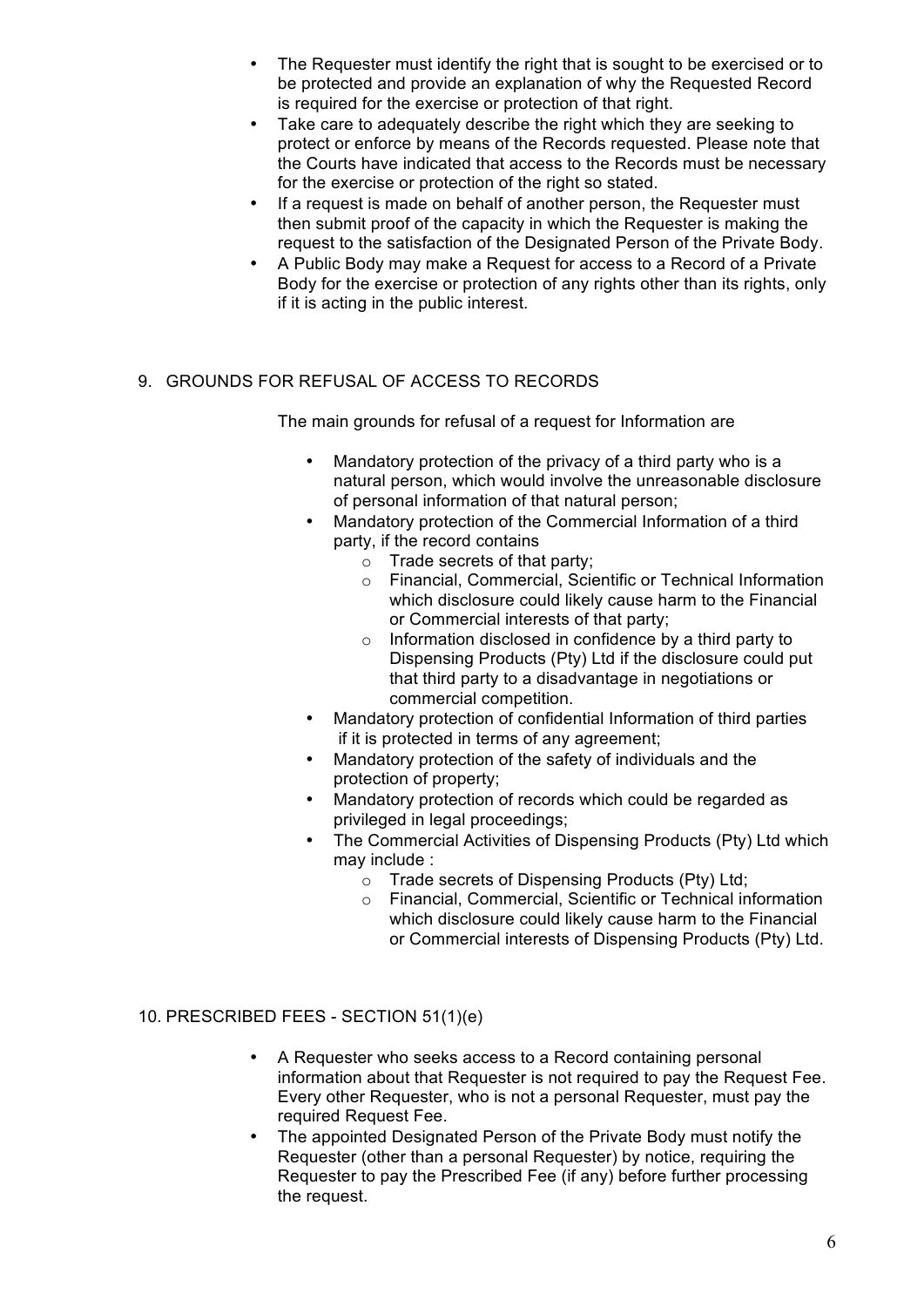- The fee that the Requester must pay to a Private Body is R50 exclusive of value added tax. The Requester may lodge an application to the Court against the tender or payment of the Request Fee.
- After the Designated Person of the Private Body has made a decision on the Request, the Requester must be notified in the required manner.
- If the Request is granted then a further Access Fee must be paid for the search, reproduction, preparation and for any time that has exceeded the prescribed hours to search and prepare the record for disclosure.
- The Prescribed Fees relating to a request to access information are as per includes Section 54(7), Section 54(2) and Section 54(7) of Regulation 11(3).

#### *(Section 54(7) of the Promotion of Access to Information Act, 2000 (Act No. 2 of 2000)) [Regulation 11 (3)]*

All Prices are VAT Inclusive at the ruling VAT Rate

| (a) For every photocopy of an A4-size page or part thereof                                                                                      | R 1.25                       |
|-------------------------------------------------------------------------------------------------------------------------------------------------|------------------------------|
| (b) For every Printed Copy of an A4-size page or part thereof<br>held on a Computer or in an Electronic or Machine-readable<br>form             | R 0.85                       |
| (c) For a copy in a Computer-readable form on<br>(i) Stiffy Disc<br>(ii) $CD / DVD$<br>(iii) Memory Stick                                       | R 8.55<br>R 79.80<br>R 34.20 |
| (d) (i) for a transcription of Visual Images, for an A4-size page<br>or part thereof<br>(ii) For a copy of Visual Images                        | R 45.60<br>R 68.40           |
| (e) (i) For a transcription of an Audio Record, for an A4-size<br>page or part thereof<br>(ii) For a copy of an Audio Record                    | R 22.80<br>R 34.20           |
| (f) To search for and prepare the Record for disclosure<br>for each hour or part thereof reasonably required for such<br>search and preparation | R34,20                       |

*(Section 54(2) of the Promotion of Access to Information Act, 2000 (Act No. 2 of 2000)) [Regulation 11 (3)]*

- (a) Six hours as the hours to be exceeded before a deposit is payable; and
- (b) One third of the access fee is payable as a deposit by the Requester.

*(Section 54(7) of the Promotion of Access to Information Act, 2000 (Act No. 2 of 2000)) [Regulation 11 (3)]*

The actual postage fee is payable when a copy of a Record must be posted to a Requester.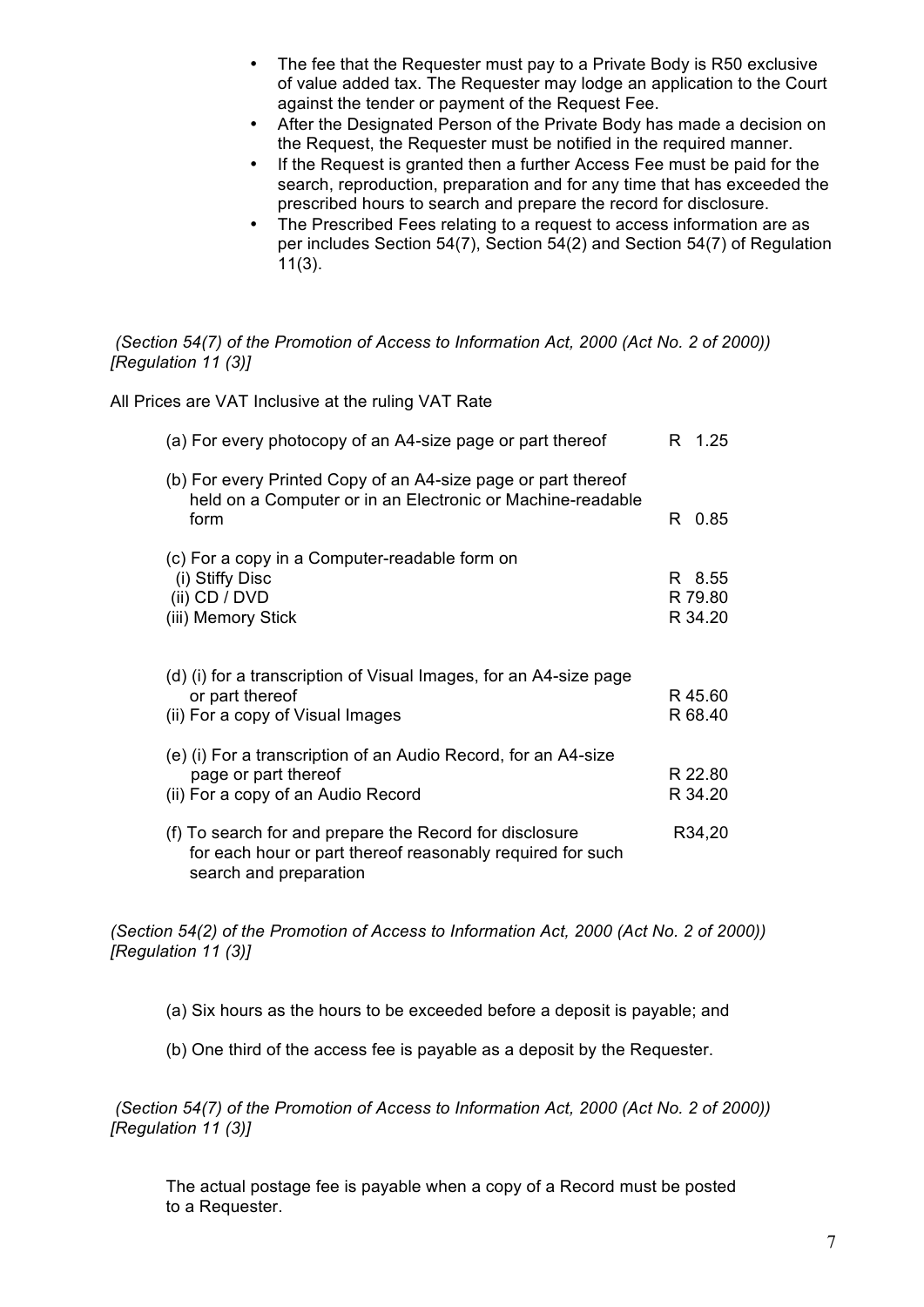11. ADDITIONAL PRESCRIBED INFORMATION - SECTION 51(1)(f)

In terms of this Section, the Minister may publish a notice prescribing any other information that Private Bodies will have to disclose.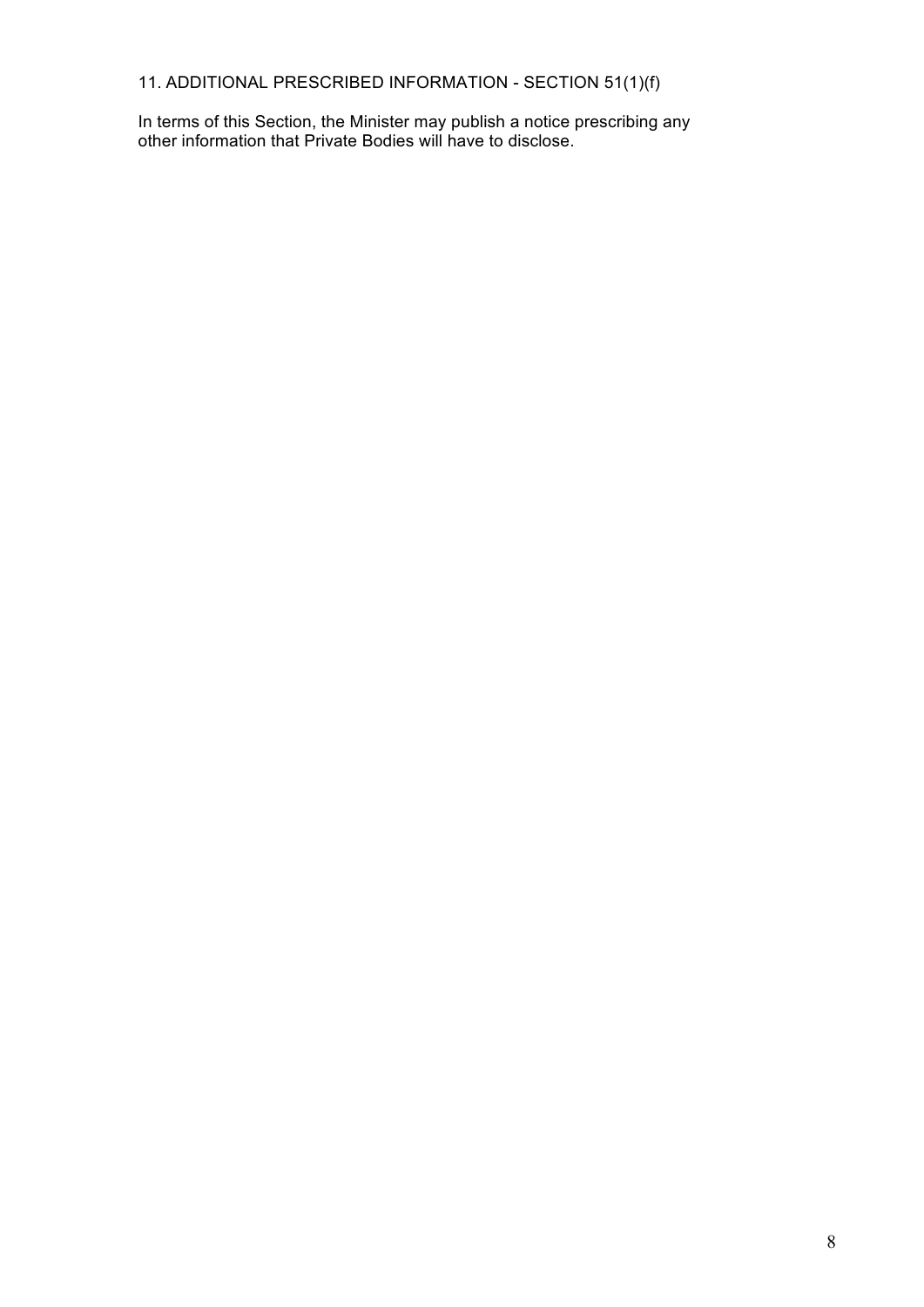#### FORM C

#### REQUEST FOR ACCESS TO RECORD OF PRIVATE BODY (Section 53(1) of the Promotion of Access to Information Act, 2000 (Act No. 2 of 2000)

#### [Regulation 10]

#### A. Particulars of Private Body

The Head:

#### B. Particulars of person requesting access to a Record

- (a) The particulars of the person who requests access to a Record must be given below.
- (b) The Address and/or Fax number in the Republic to which the information is to be sent must be given.
- (c) Proof of the capacity in which the request is made, if applicable, must be attached.

| <b>Full Names and Surname</b> |  |
|-------------------------------|--|
| <b>Identity Number</b>        |  |
| <b>Postal Address</b>         |  |
|                               |  |
|                               |  |
| Fax Number                    |  |
| <b>Telephone Number</b>       |  |
| <b>Email Address</b>          |  |
|                               |  |

Capacity in which the request is made, when made on behalf of another person

C. Particulars of person requesting Information on behalf of another Person *This section must be completed ONLY if a request for information is made on behalf of another person.*

Full Names and Surname Identity Number

D. Particulars of Record

- (a) Provide full particulars of the record to which access is requested, including the reference number if that is known to the Rrquester, to enable the record to be located.
- (b) If the provided space is inadequate, please continue on a separate folio and attach it to this form. The Requester must sign all the additional folios.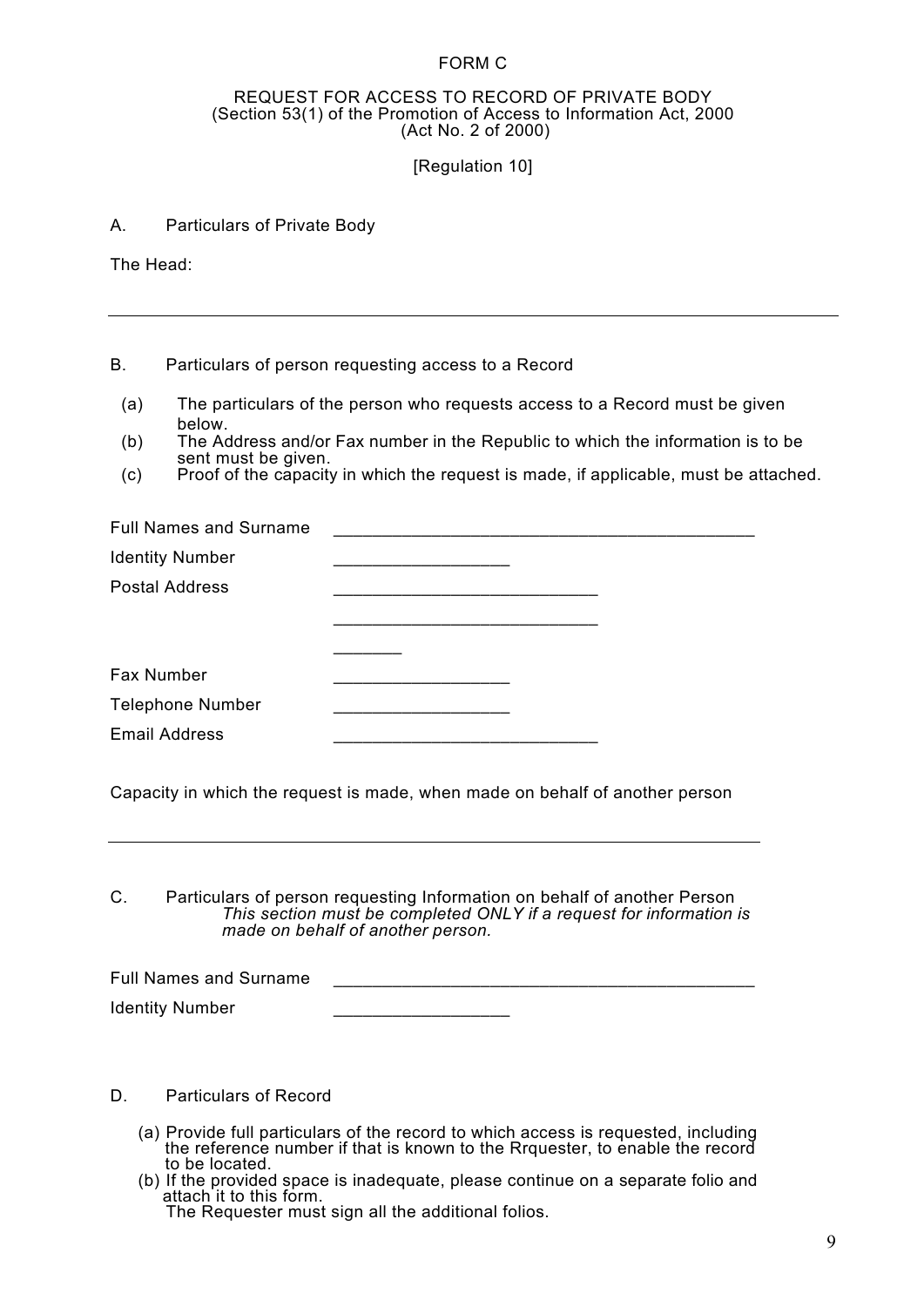1 Description of record or relevant part of the record

2 Reference number, if available

3 Any further particulars of the Record

#### E. Fees

- (a) A Request for access to a Record, other *than a* Record containing personal information about yourself, will be processed only after a Request Fee has been paid.
- (b) You will be *notified of* the amount required to be paid as the Request Fee.
- (c) The fee payable for access to a Record depends *on* the form *in which* access is required and the reasonable time *required* to search for and prepare a Record.
- (d) If you qualify for exemption *of* the payment *of* any fee, please state the reason for exemption.

Reason for exemption from payment of fees:

# F. Form of access to record

If you are prevented by a disability to read, view or listen to the record in the form of access provided for in 1 to 4 hereunder, state your disability and indicate in which form the record is required.

**Disability** 

Mark the appropriate Box with an X.

\_\_\_\_\_\_\_\_\_\_\_\_\_\_\_\_\_\_\_\_\_\_\_\_\_\_\_\_\_\_\_\_\_\_\_\_\_\_\_\_\_\_\_

**Notes** 

- (a) Compliance with your request in the specified form may depend on the form in which the Record is available.
- (b) Access in the form requested may be refused in certain circumstances. In such a case you will be informed if access will be granted in another form.
- (c) The fee payable for access for the record, if any, will be determined partly by the form in which access is requested.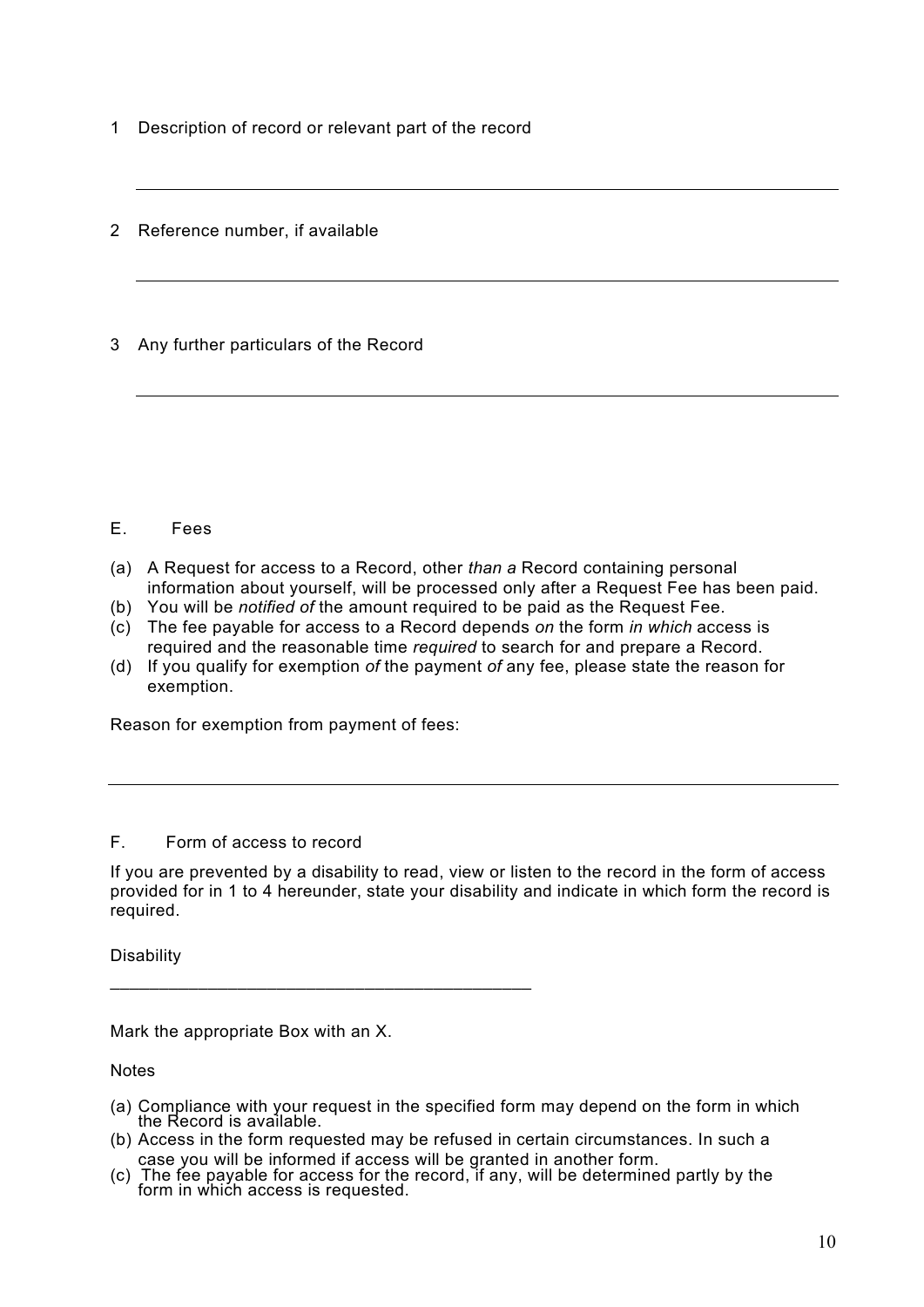| If the Record is in written or printed form<br>A Copy of the Record                     |  |
|-----------------------------------------------------------------------------------------|--|
| <b>or</b> Inspection of the Record                                                      |  |
| If the Record consist of Visual Images<br>View the Images                               |  |
| <b>or</b> Copies of the Images                                                          |  |
| or Transcription of the Images                                                          |  |
| If Record consists of recorded words or information which can be<br>reproduced in sound |  |
| Listen to the Soundtrack                                                                |  |
| <b>or</b> Transcription of the Soundtrack                                               |  |
| <b>or</b> Written / Printed Document                                                    |  |
|                                                                                         |  |

If the Record is held on Computer or in an Electronic or Machine-readable form

*A Printed Copy of the Record*

*or a Copy of the Record in Computer readable Form (CD / DVD / Memory Stick)*

The Copy or Transcription required

*Must be posted to me Postage will be payable by me*

*Do not post – I will collect*

G Particulars of right to be exercised or protected

If the provided space is inadequate, please continue on a separate folio and attach it to this form. The Requester must sign all the additional folios.

- 1. Indicate which right is to be exercised or protected:
- 2. Explain why the Record requested is required for the exercise or protection of the aforementioned right: